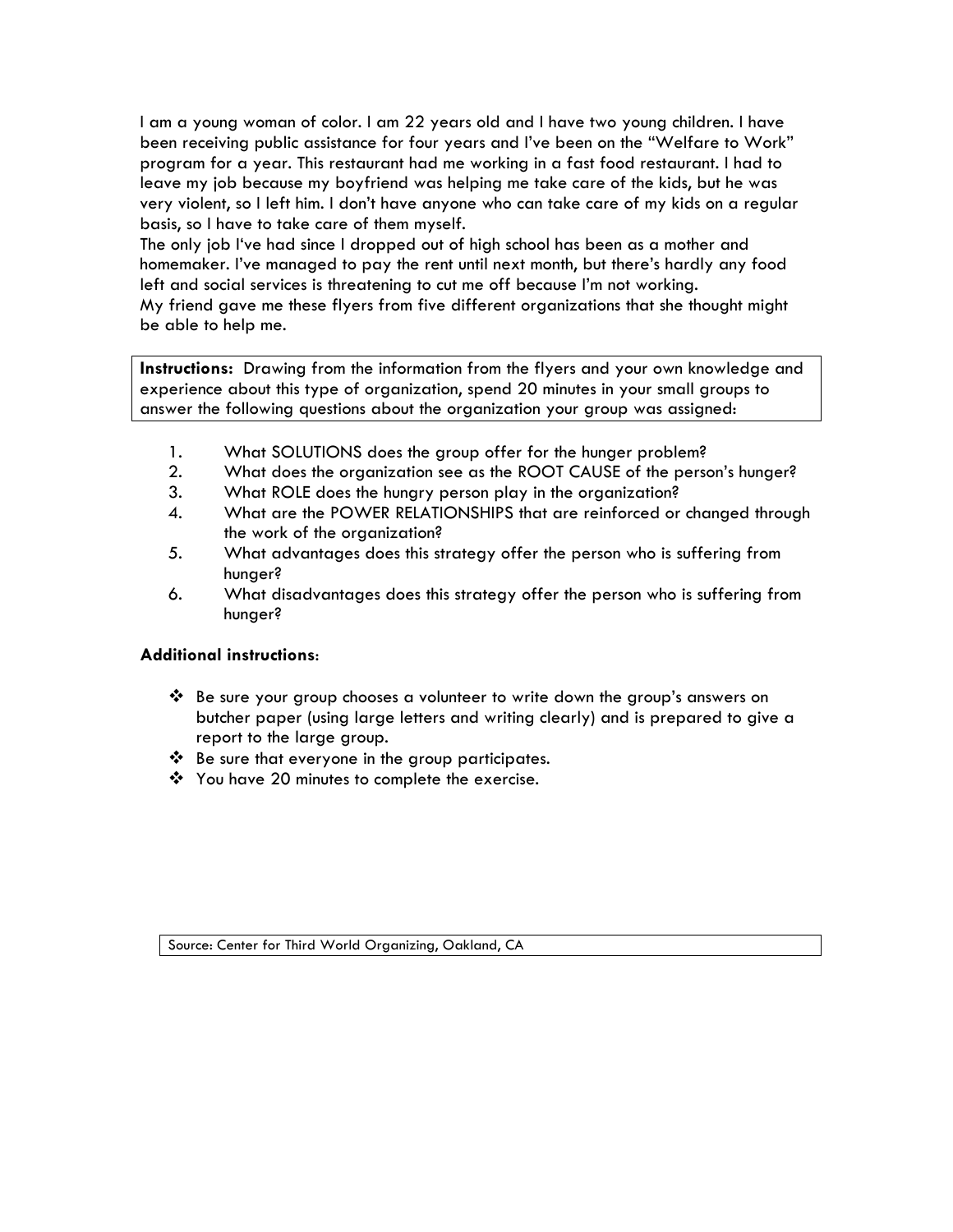### **Lend a Hand Soup Kitchen**

### **SHARING FOOD WITH THE HUNGRY FOR 40 YEARS ONE MOUTH AT A TIME**

Since 1963, Lend a Hand Soup Kitchen has served food to more than a million people in need in the Westside community. Our mission is to offer food assistance to the families and people who are most in need. We operate thanks to the generosity of



businesses and individuals in our community that support us with donations. Volunteers are always welcome at our organization.

### **USEFUL INFORMATION ABOUT THE SOUP KITCHEN**

- $\cdot$  We offer lunch daily from 12 noon until 2 p.m., and dinner from 5 to 7 p.m.
- $\div$  People can line up only 15 minutes before each meal.
- $\cdot \cdot$  There is often a 30 minute wait to receive food, so we ask you to be patient.
- $\cdot \cdot$  There are many children in the dining room. We ask everyone to behave respectfully at all times.
- v Each person will receive one portion only. No food may be removed from the dining room.
- $\div$  Everyone must leave the dining room at the conclusion of the meal.
- $\div$  There are no exceptions.

### **THANK YOU FOR YOUR SUPPORT AND UNDERSTANDING.**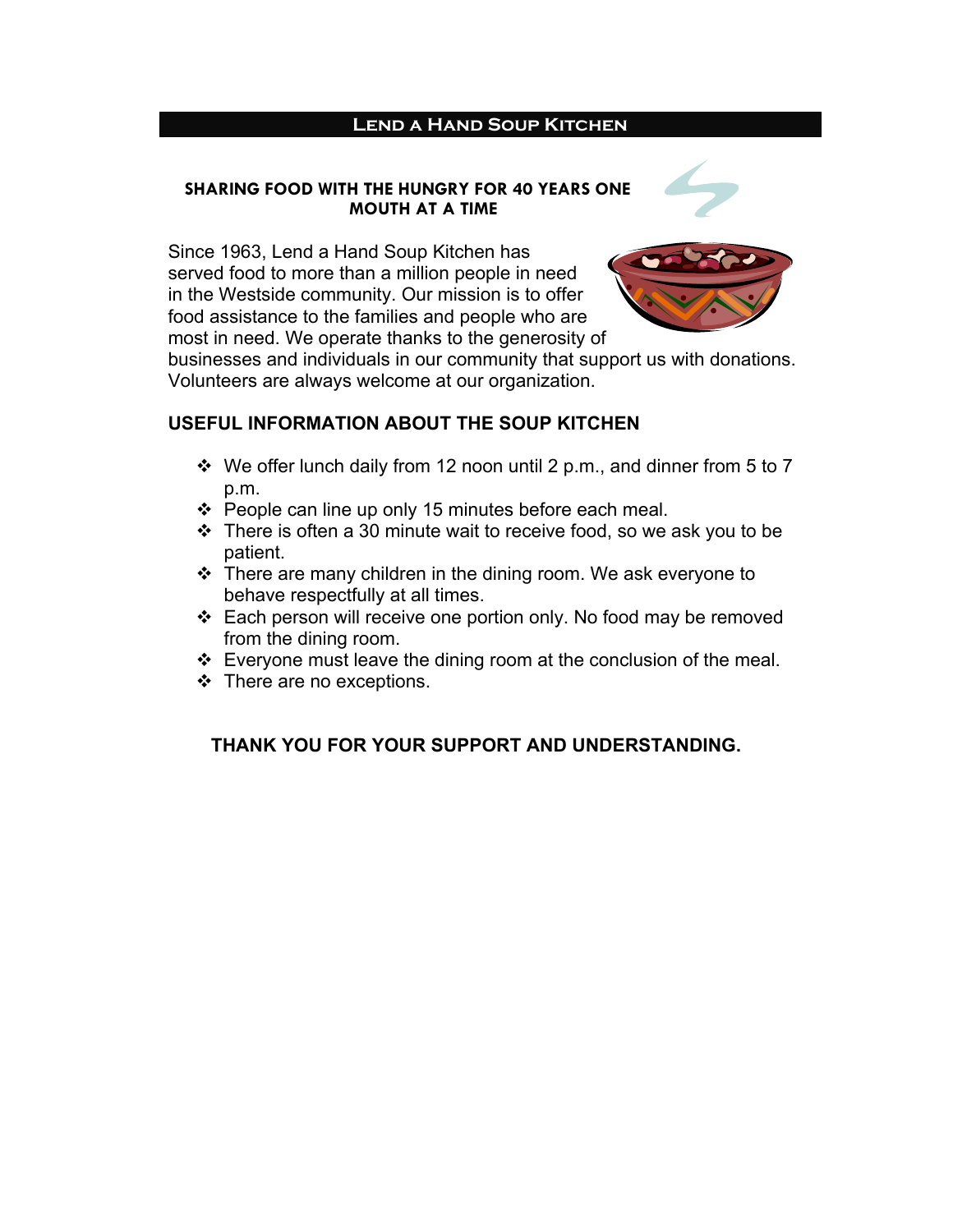## SI STANCE PR GAL SERVICES CENTER



*The Public Assistance Program (PAP) helps families and low income individuals who are trying to obtain assistance from the state public benefits program. Our staff are professionals trained in this area and we assisted more than 3000 clients* 

*last year. We operate thanks to the generosity of the government, businesses, foundations and individuals that support us economically.*

#### *When you use our services:*

- v *A staff member will conduct an initial interview to evaluate your situation. He or she may ask you about the benefits you receive now and if you are having problems getting those benefits. He/she may also ask you details about your personal life: where and with whom you live, how much you earn, and if you have children, for example.*
- v *If you there's any benefit you are eligible, but are not receiving, our staff will call the Public Assistance Office, will make an appointment for you, and will accompany you at your appointment.*
- v *Often our staff is able to obtain immediate assistance from the Public Assistance Office in an emergency, such as childcare, food, housing, and utility vouchers.*

*Please call us at 554-9940 to make an appointment.*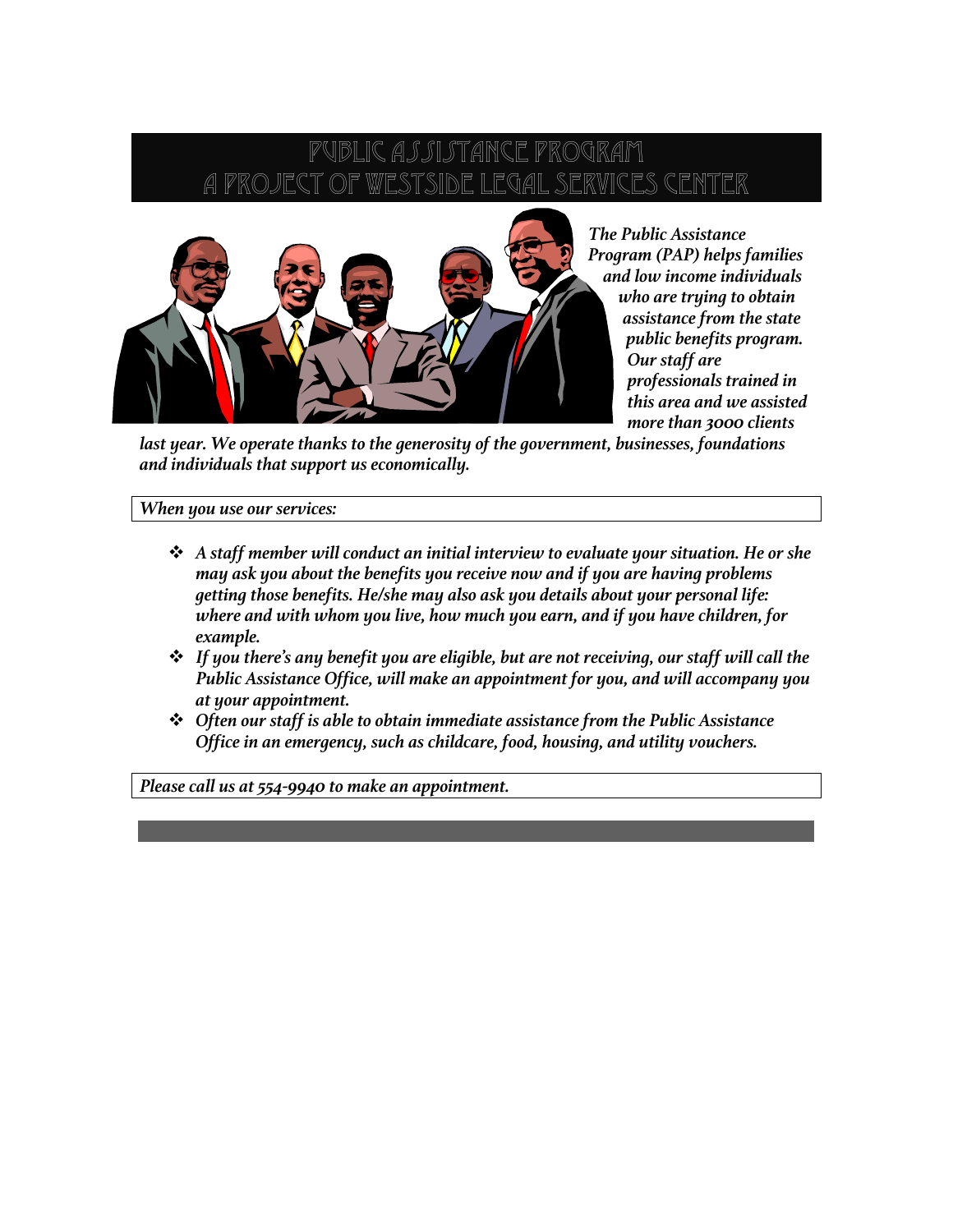# **Community Development Fund**

Do you want to be your own boss and help your community at the same time?

### **…Then join CDF's Microenterprise Development Program**



We can give you the tools to make your dream of owning your own business a reality. Whether its selling handcrafts our starting a diner, we can help you!

- v We offer small workshops on developing a business plan.
- v We offer up to \$3000 loans per business
- ❖ We offer phone, copier, computer and fax access to help you get started
- v We offer advice and professional support at every stage of developing your business.

Since 1985, dozens of businesses and cooperatives have emerged in our community, because of the Community Development Fund's support. With our help, transform your wisdom and knowledge of the community in money for you and your family. Call us at 443-2310 to find out when our next orientation begins.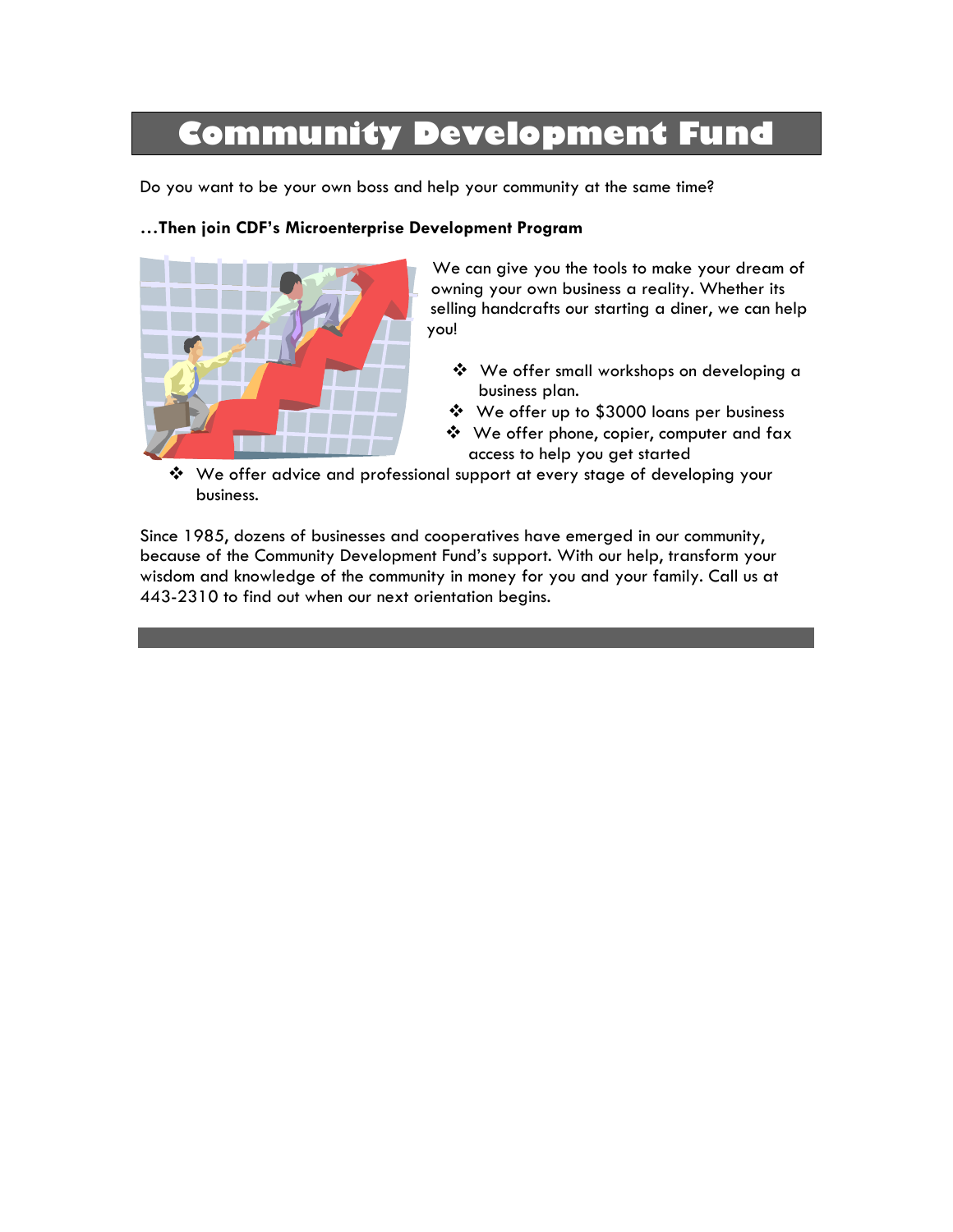### **MARIA GARCIA**



### **For State Senate**

Good jobs, responsible families, and Public Assistance that really works!

### **MARIA GARCIA:**

- $\boxtimes$  Westside community member since 1975
- $\boxtimes$  Understands the needs and priorities of our community
- $\boxtimes$  Supports a living wage for all workers
- $\boxtimes$  Will fight against hunger and homelessness in our community
- $\boxtimes$  Will defend the rights of parents, children, and the family

### ACT NOW:

- $\boxtimes$  Register to vote (or register a friend or family member)
- R Share your concerns at Maria's next neighborhood meeting
- $\boxtimes$  Volunteer—visit or call your neighbors to tell them about Maria's campaign.
- $\boxtimes$  Donate money to support Maria's campaign.

Paid for by Westsiders fo Maria, ID#98765